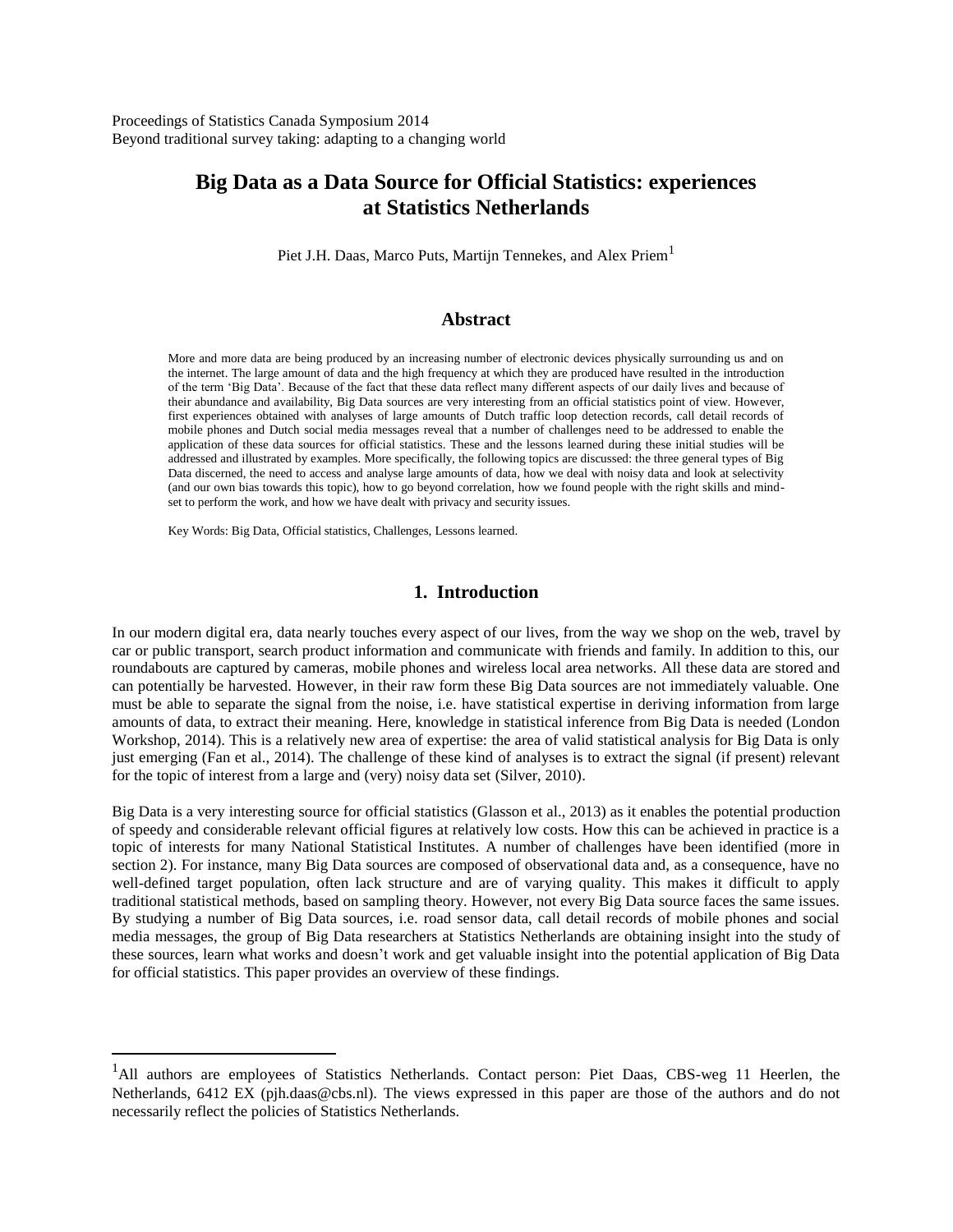## **2. Challenges**

A number of challenges have been identified that need to be addressed when starting to use Big Data for official statistics (Daas and Van der Loo, 2013; Glasson et al., 2013; Struijs et al., 2014). Below an overview is given of the main ones.

## **2.1 Access**

Statistical institutes typically do not own Big Data sources. A first challenge thus is to obtain access to relevant sources. This implies agreements with data owners and data processors, who have their own concerns regarding costs, confidentiality and other issues. However, they might also benefit from cooperating with statistical agencies, for instance by way of the quality feedback NSI's provide. Terms and conditions have to be negotiated that are acceptable to both official statisticians and data providers.

# **2.2 Privacy**

Privacy protection of individuals is imperative, but familiar approaches do not always work when dealing with Big Data. Moreover, when the legal situation is not clear statisticians may have to fall back on ethical principles. Of critical importance is the public perception of any use of Big Data: this has a direct impact on trust in official statistics. Concerns have been heightened by the revelations that intelligence agencies are among the most active Big Data users.

# **2.3 Methodology**

Many Big Data sources are composed of event-driven observational data which are not designed for traditional statistical analysis. They lack well-defined target populations, data structures and quality guarantees. This makes it hard to apply statistical methods based on sampling theory (Daas and Puts, 2014a). For example, assessing selectivity issues is challenging (Buelens et al., 2014). Since an increasing number of Big Data sources are textbased or composed of images, the need to extract information from these kinds of 'data' sources increases. This calls for information extraction methods, such as text mining and machine learning techniques, not yet very familiar to official statisticians; although they have already been identified several years ago (Fyhrlund et al., 2005; Saporta, 2000).

# **2.4 Interpretation**

Extracting statistical meaning from Big Data sources is not easy. A tweet, a phone call or a car passing a detection loop all relate to persons, but how to interpret these signals is far from obvious. For example, the interpretation of mobile phone data is hampered by several issues: people may carry multiple phones or none, children use phones registered to their parents, phones may be switched off, etcetera. For social media messages, similar issues may arise when trying to identify characteristics of their authors. Remedies like deriving the gender and age of Twitter users from their choice of words appear feasible (Nguyen et al., 2013); but a lot still needs to be done (Daas and Burger, 2014).

# **2.5 Technology**

An obvious challenge is the processing, storage and transfer of large data sets. Technological advances in the area of High Performance Computing may partly solve these issues. Having data processed at the source, preventing the transfer of large data sets and the duplication of storage, may also be considered (Hager and Wellein, 2010). The technological challenges include security mechanisms, which makes for example cheap cloud-based solutions not an option for NSIs.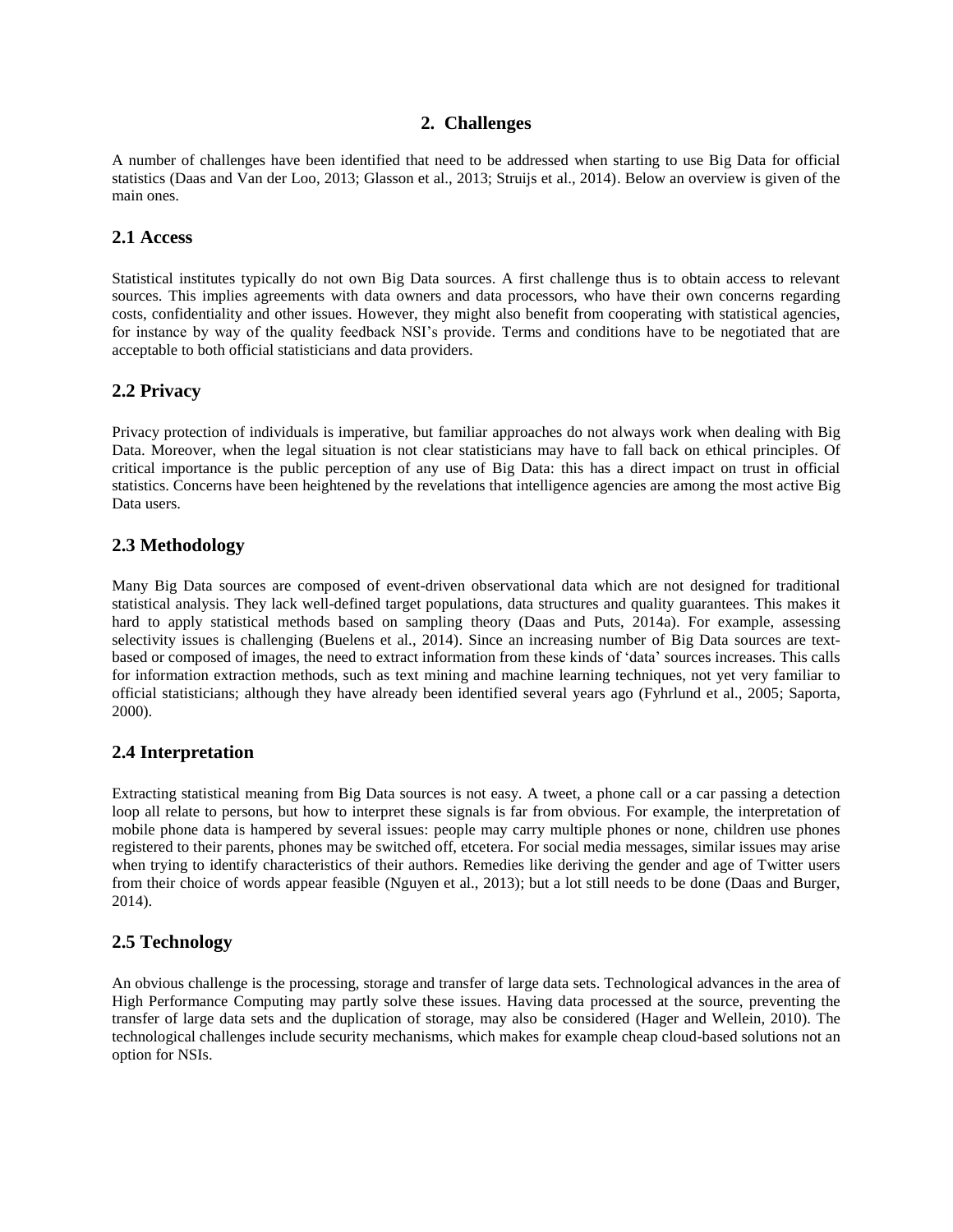#### **2.6 Continuity**

Typically, official statistics take the form of time series. For many users, the continuity of these series is of the utmost importance. Many Big Data sources, however, have only recently emerged, are ever evolving and may disappear as quickly as they rise. This poses a risk for continuity and a need for a more flexible way of working.

# **3. Big Data studies**

# **3.1 Sources**

In this chapter, we discuss three typical examples of Big Data research conducted at Statistics Netherlands. Other Big Data related studies performed at our office include internet robots, scanner data and satellite images. Further opportunities like analysing financial transactions are currently being studied, the first challenge often being to get access to the data. Most of the above examples are still in the research phase, apart from scanner data which has been in production for ten years now. Internet robots for the housing market are on the verge of being implemented in production. Note that administrative data is usually not considered as Big Data, but the larger administrative sources like the population register, VAT data and wages and salaries records could be interpreted as such. Looking at these more traditional sources from a Big Data point of view may provide new insights.

#### **3.2 Road sensor data**

In the Netherlands, there are more than 60,000 road sensors of which 20,000 are positioned on the Dutch highways. These sensors detect the number of passing vehicles in various length classes each minute. This results in a total of 230 million records a day for the Highway sensors alone. The data are collected and stored by the National Data Warehouse for Traffic Information (NDW, www.ndw.nu/en/), a government body which provides the data to Statistics Netherlands. Since the data cannot be related back to individual vehicles, privacy concerns do not apply. The latter makes this data set attractive for experimentation. The most important issue we ran into while studying road sensor data was the fact that the quality of the data fluctuates tremendously. For some sensors, data for many minutes are not available and, because of the stochastic nature of the arrival times of vehicles at a road sensor, it is hard to directly derive the number of vehicles missing during these minutes. For this purpose, an adaptive filter was developed that is tuned to the stochastic behaviour of the arrival times of the vehicles at the sensor (Puts et al., 2014). The quality of the data not only varies per minute but also per day (Fig. 3.2-1). By correcting for missing data and combining the daily profiles provided by sensors on the same road sections, the coverage and quality of the data is improved. In this way we are able to make traffic indices that describe the regional situation, at the NUTS-3 level, on the Dutch roads. Combining these regional findings gives a very good impression of the state of the country concerning road traffic (Daas et al., 2014).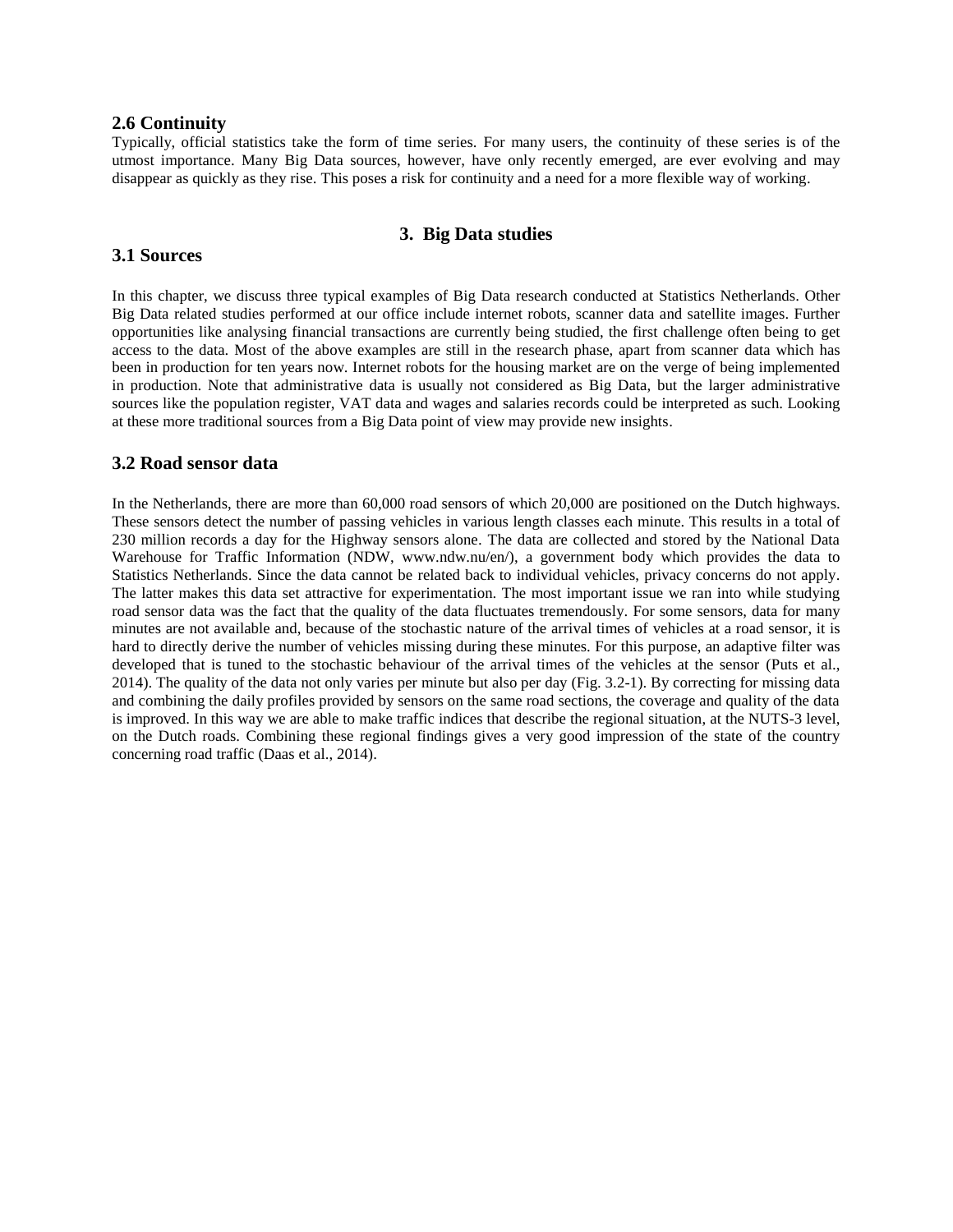**Figure 3.2-1 Daily profiles of a road sensor on the IJsselmeer dam ("Afsluitdijk") during 196 subsequent days.** 



# **3.3 Mobile phone data**

Nowadays, people carry mobile phones with them everywhere and use their phones often throughout the day. To manage the phone traffic, a lot of data needs to be processed by mobile phone companies. These data are very closely associated with behaviour of people; behaviour that is of interest for official statistics. For example, the traffic is relayed through geographically distributed phone masts, which enables determination of the location of phone users. The relaying mast, however, may change several times during a call. Through a three-party contract, Statistics Netherlands got access to call detail records (CDR) data from a Dutch mobile phone company with a market share of approximately one third of the Dutch mobile phone market. The CDR data amounts to 115 million records a day and contains information on both Dutch and roaming users of their network. The anonymized CDR micro data were processed by a specialized intermediate company, according to queries specified by Statistics Netherlands. Only aggregated results were forwarded to Statistics Netherlands as agreed to protect privacy. Several uses for official statistics were studied, including inbound tourism (Heerschap et al., 2014) and daytime population (Tennekes and Offermans, 2014). In Figure 3.3-1 an example is shown of CDR-data applied to inbound 'tourism'. In this figure the activity of mobile phones assigned to one of the European countries involved in the European League Final, held in 2013 on May  $15<sup>th</sup>$ , in the Amsterdam arena. The most striking finding is the fact that the activity of mobile phones from that particular country around that date is much higher than the activity of such phones in the remainder of the period studied. It nicely illustrates tourists visiting our country for a particular event during a very short period (Heerschap et al., 2014). It is highly likely that the majority of these visitors are not included in the official, accommodation based, tourism statistics.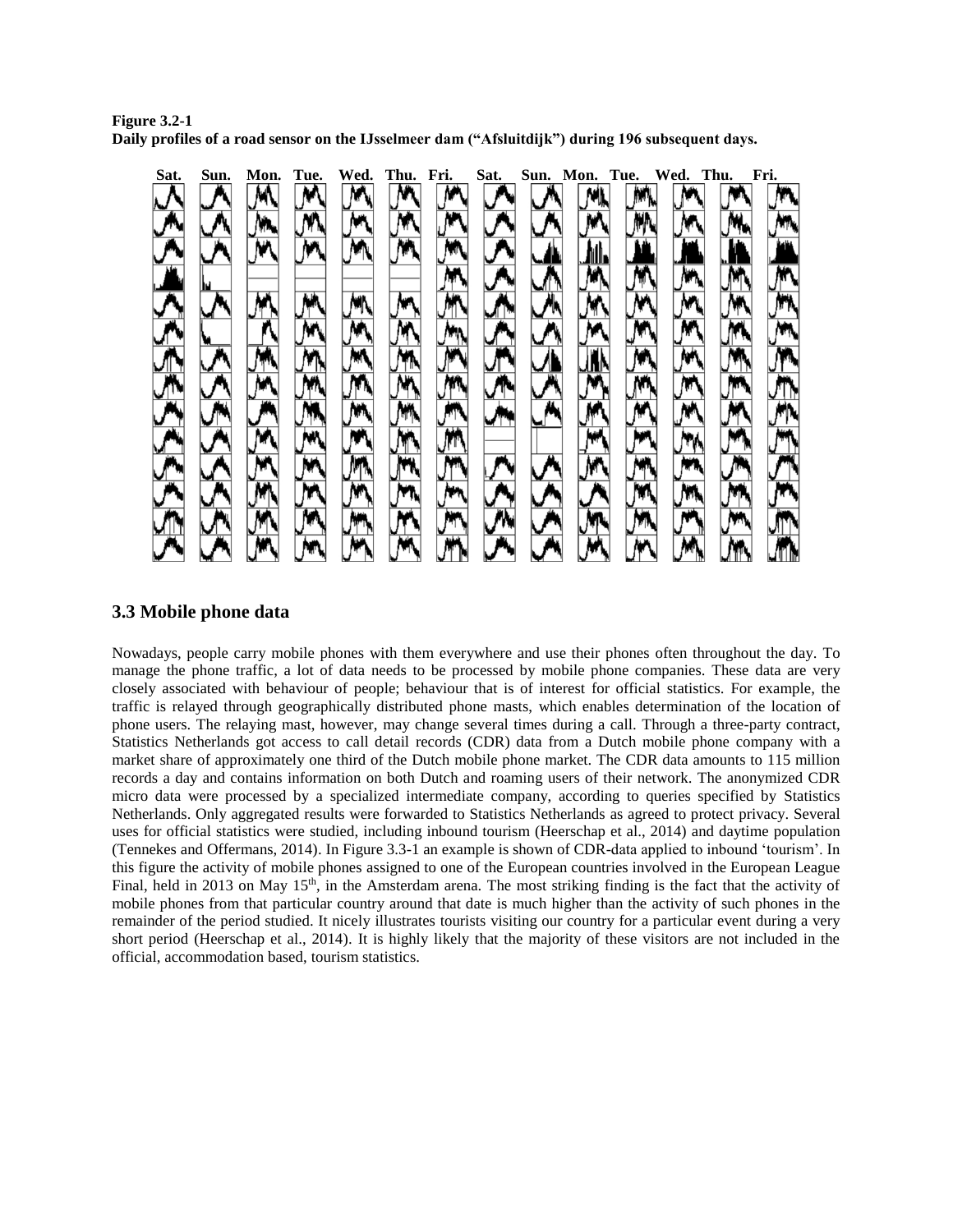#### **Figure 3.3-1**

**Mobile phone activity of phones registered in a single European country around the period of the UEFA Europa League Final in the Amsterdam Arena in 2013. Relative activity in all and specific Dutch regions are shown, including the overall activity in the Netherlands during the first half of the year.**



In Figure 3.3-2 an example of the daytime population studies is shown. The 'daytime whereabouts' is a topic about which so far very little is known due to lack of sources, in contrast to the 'night time population' based on official (residence) registers. In the figure, the daytime population at noon on a May Monday for the five largest Dutch municipalities is shown. Findings for a typical working municipality (Haarlemmermeer, where Schiphol Airport is located) and a typical commuter municipality ('Almere') are also included. Colours indicate the number of people that leave, stay or enter. Dots indicate the officially registered population. This work is an example of a potential new Big Data-based statistic that an NSI could produce (Tennekes and Offermans, 2014).

### **3.4 Social Media messages**

More than three million public social media messages are produced on a daily basis in the Netherlands. These messages are available to anyone with internet access. Social media is a data source where people voluntarily share information, discuss topics of interest, and contact family and friends. To find out whether social media is an interesting data source for statistics, Dutch social media messages were studied from two perspectives: content and sentiment. The social media source data were provided by the company Coosto (www.coosto.com/uk/), which routinely collects all Dutch social media messages and assigns sentiment scores, among other things. Studies of the content of Dutch Twitter messages (the predominant public social media message in the Netherlands at the time) revealed that nearly 50% of those messages were composed of 'pointless babble'. The remainder predominantly discussed spare time activities (10%), work (7%), media (5%) and politics (3%). Use of these, more serious, messages was hampered by the less serious 'babble' messages (Daas et al., 2012). The latter also negatively affected text mining studies. Coosto-data studies revealed that the sentiment in Dutch social media messages was highly correlated with Dutch consumer confidence (Fig. 3.4-1). This phenomenon is predominantly affected by changes in the sentiment of all Dutch public Facebook messages  $(r = 0.85)$ . The inclusion of various selections of public Twitter messages improved this association and the response to changes in sentiment (up to *r* = 0.89). The observed sentiment was stable on a monthly and weekly basis, but daily figures displayed highly volatile behaviour.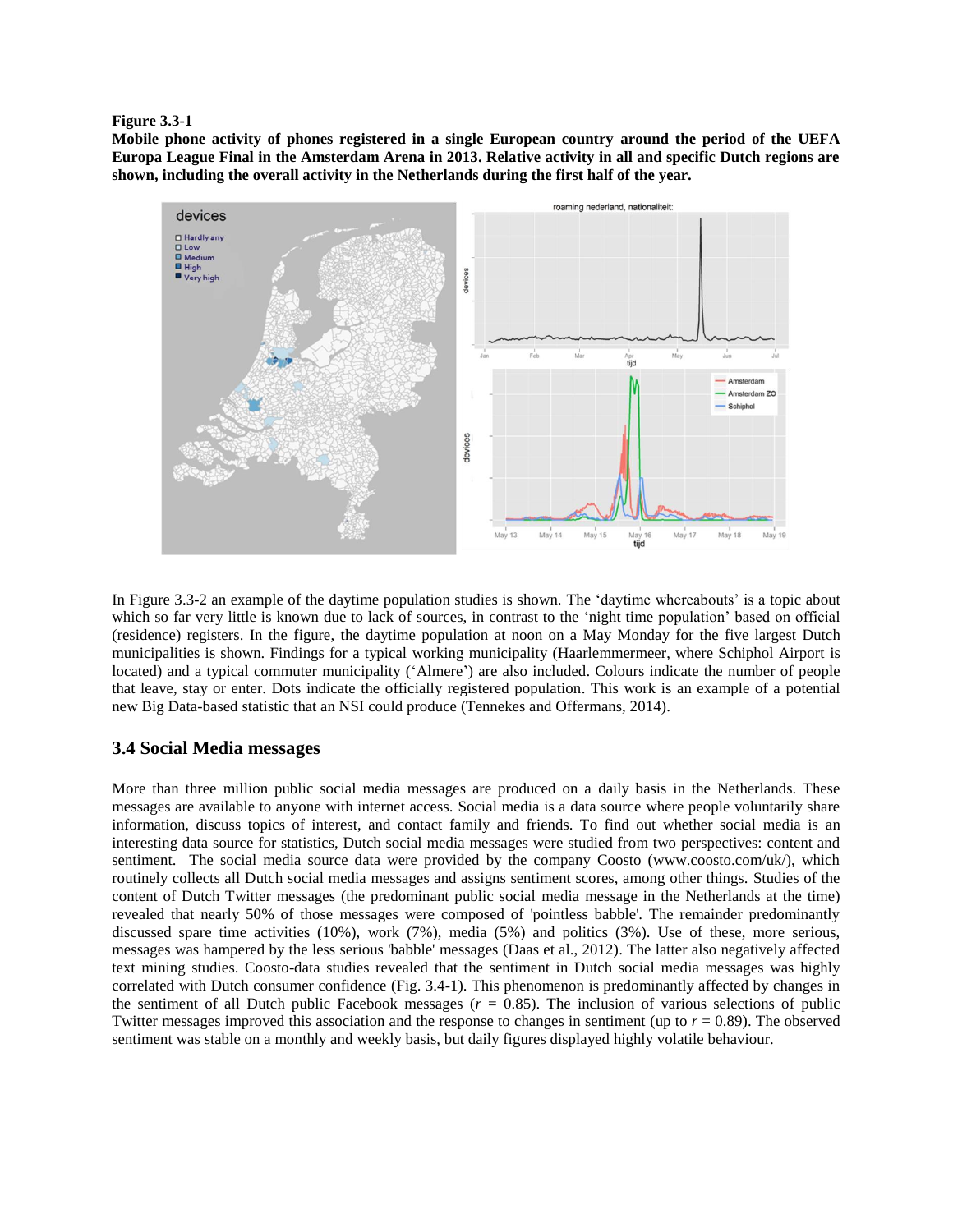



#### **Figure 3.4-1**

**Development of daily, weekly and monthly aggregates of social media sentiment from June 2010 until November 2013, in green, red and black, respectively. In the insert the development of consumer confidence is shown for the same period.**



Thus it might become possible to produce useful weekly sentiment indicators, even on the first working day after the week studied. Granger causality studies revealed that it is more likely that changes in consumer confidence precede those in social media sentiment than vice-versa. A comparison of the development of various seven-day sentiment aggregates with the monthly consumer confidence series confirmed this finding and revealed that the social media sentiment lag is most likely in the order of seven days. These and other research findings are consistent with the notion that changes in consumer confidence and social media sentiment are affected by an identical underlying phenomenon. An explanation for this phenomenon can be found in the Appraisal-Tendency Framework (Han et al., 2007), which is concerned with consumer decision-making. In this framework, it is claimed that a consumer decision is influenced by two kinds of emotions, namely the incidental and the integral. In this framework, the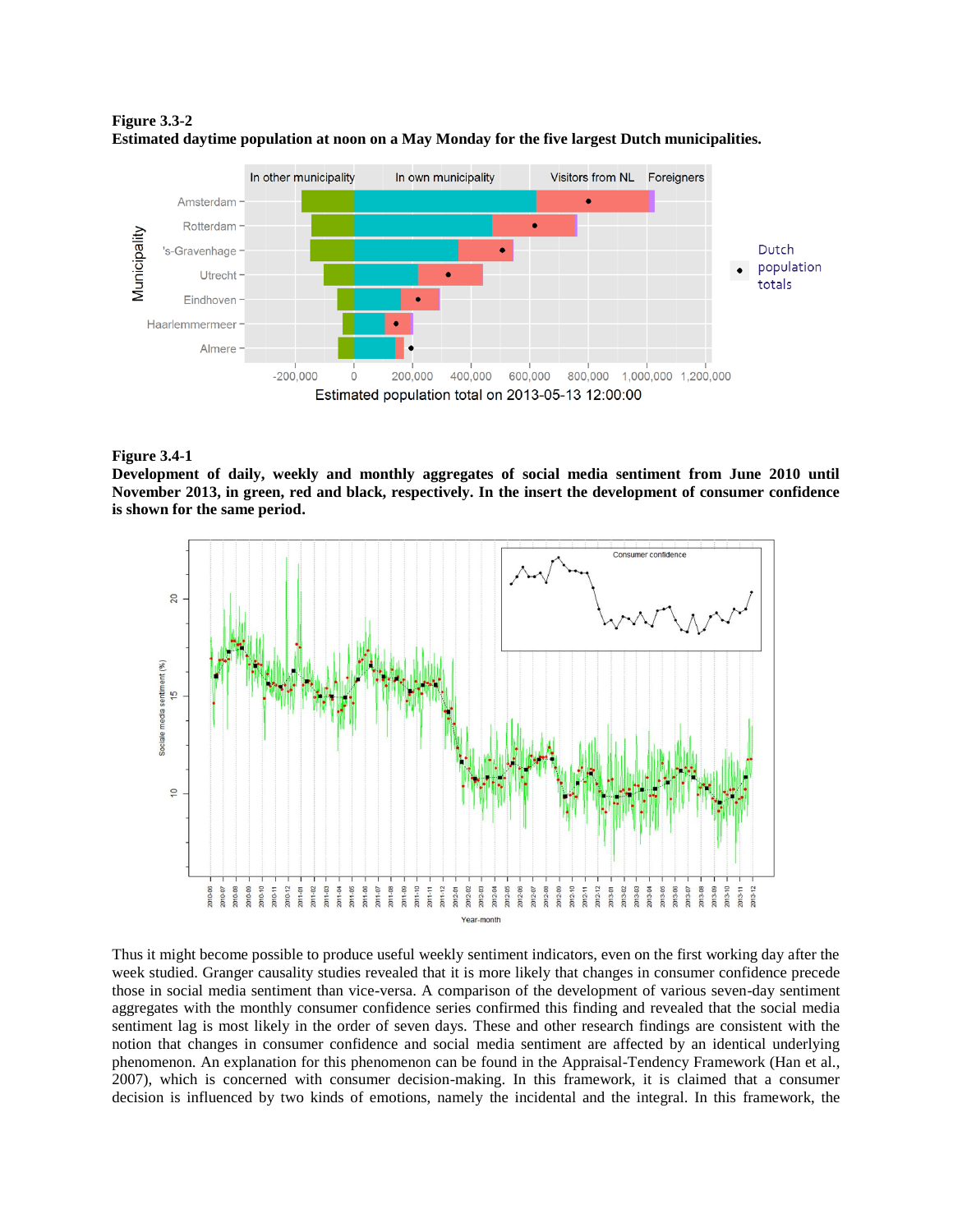integral emotion is relevant for the decision at stake, whereas the incidental emotion is not. Based on this theory, consumer confidence is likely to be influenced mainly by the incidental emotion, as consumer confidence is also not measured in relation to an actual decision to buy something. This suggests that the sentiment in social media messages might reflect the incidental emotion in that part of the population that is active on social media. Because of the general nature of the latter, one could denote this the "mood" of the nation in the context of consumer decisionmaking. More detailed results of this study are described in Daas and Puts (2014b).

#### **4. Concluding remarks**

The arrival of Big Data presents new opportunities for official statistics, but also poses new challenges. Important challenges for official statistics are: i) dealing with the selectivity of Big Data, ii) editing data at large scale and iii) reducing the volume of the data without losing (too much) information. Since there are different types of Big Data sources, e.g. human-generated, sensor-, and transaction-based, each source should be studied and judged on its own merits. Most important is to work data-driven while letting go of the sample-oriented perspective so familiar to statisticians (Daas and Puts, 2014a); a data-driven approach may prevent that any interesting findings are judged against the wrong framework. At this point in time, the area of Big Data research is just emerging and only limited experience is available to estimate the impact of Big Data on official statistics. To some extent a parallel to the introduction of survey sampling might apply (Bethlehem, 2009). When official statistics took shape in the middle of the 19<sup>th</sup> century, at first only census-type enumerative approaches were considered valid. Around 1895, the first ideas were formulated for sample-based statistics, but it took several decades before the now dominant paradigm of survey sampling was accepted and firmly established. All in all, the challenges identified above will need to be addressed. In particular there is a need for new legislation, statisticians with a new skill and mind set ('data scientists'), new methods and appropriate computational facilities (London Workshop, 2014; ASA-working group, 2014). The work would also benefit from an intensified international cooperation between data providers, scientists and official statisticians.

#### **Acknowledgements**

The authors gratefully acknowledge their Statistical Netherlands colleagues Edwin de Jonge, Joep Burger, Bart Buelens, Jan van den Brakel, May Offermans, Barteld Braaksma and Peter Struijs for stimulating discussions and constructive remarks. This work would not have been possible without the support of the innovation programme at Statistics Netherlands.

#### **References**

- ASA-working group (2014), "*Discovery with Data: Leveraging Statistics with Computer Science to Transform Science and Society*", report of a Working Group of the American Statistical Association, Located at: http://www.amstat.org/policy/pdfs/BigDataStatisticsJune2014.pdf
- Bethlehem, J. G. (2009), "*The rise of survey sampling*", Statistics Netherlands Discussion Paper 09015, Statistics Netherlands, The Hague/Heerlen, The Netherlands.
- Buelens, B., Daas, P., Burger, J., Puts, M., and Van den Brakel, J. (2014), "*Selectivity of Big Data*", Discussion Paper 201411, Statistics Netherlands, The Hague/Heerlen, The Netherlands.
- Daas, P. J. H., and Burger, J. (2014), "*Profiling Big Data sources to assess their selectivity*", abstract for the New Techniques and Technologies for Statistics conference 2015, Brussels, Belgium.
- Daas, P. J. H., and Puts, M. J. H. (2014a), "Big Data as a source of statistical information", *The Survey Statistician*, 69, pp. 22–31.